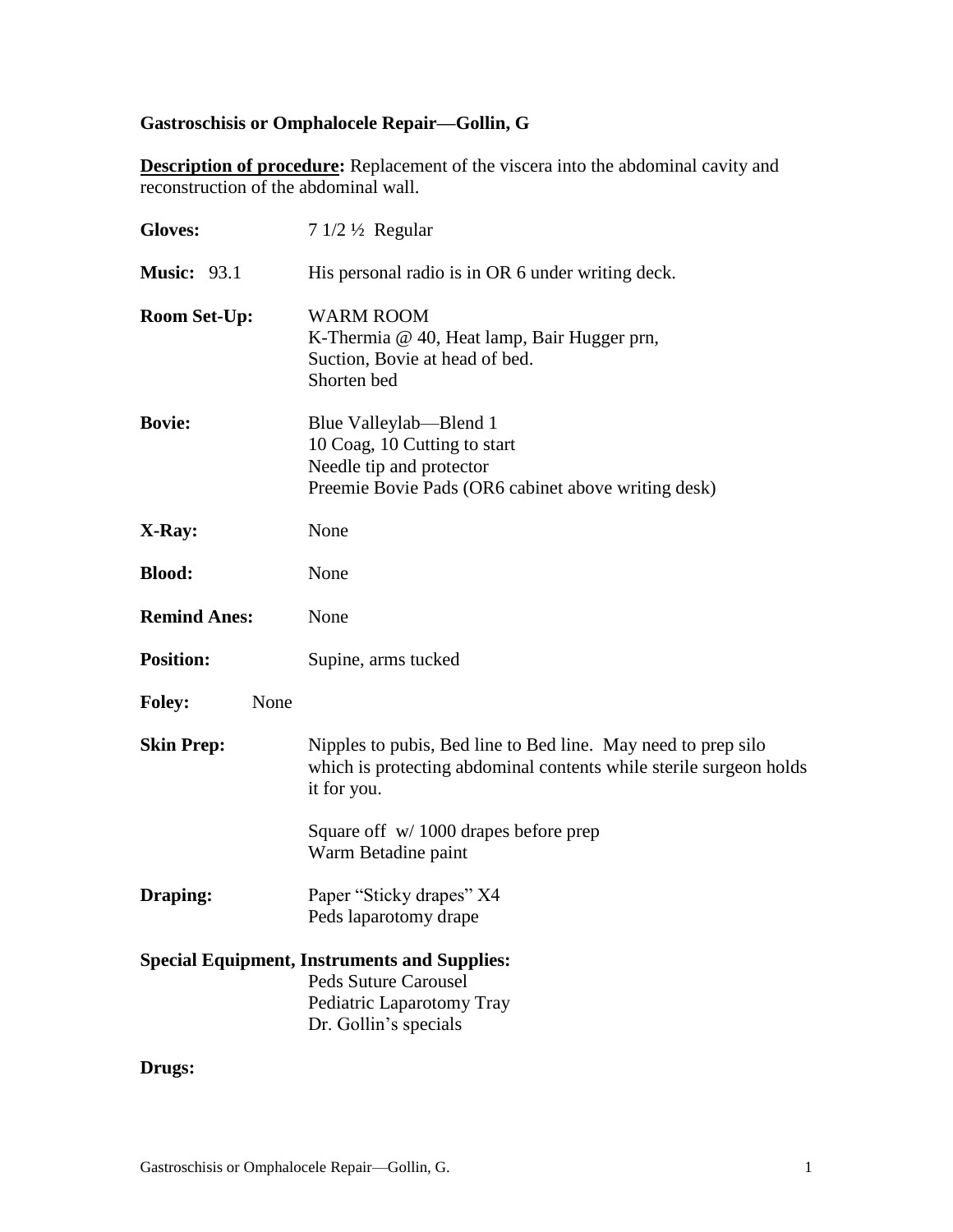#### **Sutures:**

#### **Infant:**

| Usage  | $\mathbf{Type}$ | <b>Needle</b> | Code # | <b>Quantity</b> |
|--------|-----------------|---------------|--------|-----------------|
| Fascia | $3-0$ PDS       | $RB-1$        | Z305H  |                 |
| Skin   | 5-0 Ethilon     | $PC-3$        | 1965G  |                 |
|        |                 |               |        |                 |

**Dressings:** 2 X 2, Tegaderm (NO OpSite)

**Specimens:** None

**Disposition of Patient:** ICU

.......................... ........

### **Tips for Circulators:**

May place umbilical lines. Ask what he needs.

Have sterile reduction silos in room. If placing silo, pack around wound w/betadine soaked kling. Hold up silo w/ umbilical tape. Suspend from top of warmer.

Have tall lifts available for assistants.

### **Tips for Scrubs:**

**Special Notes:**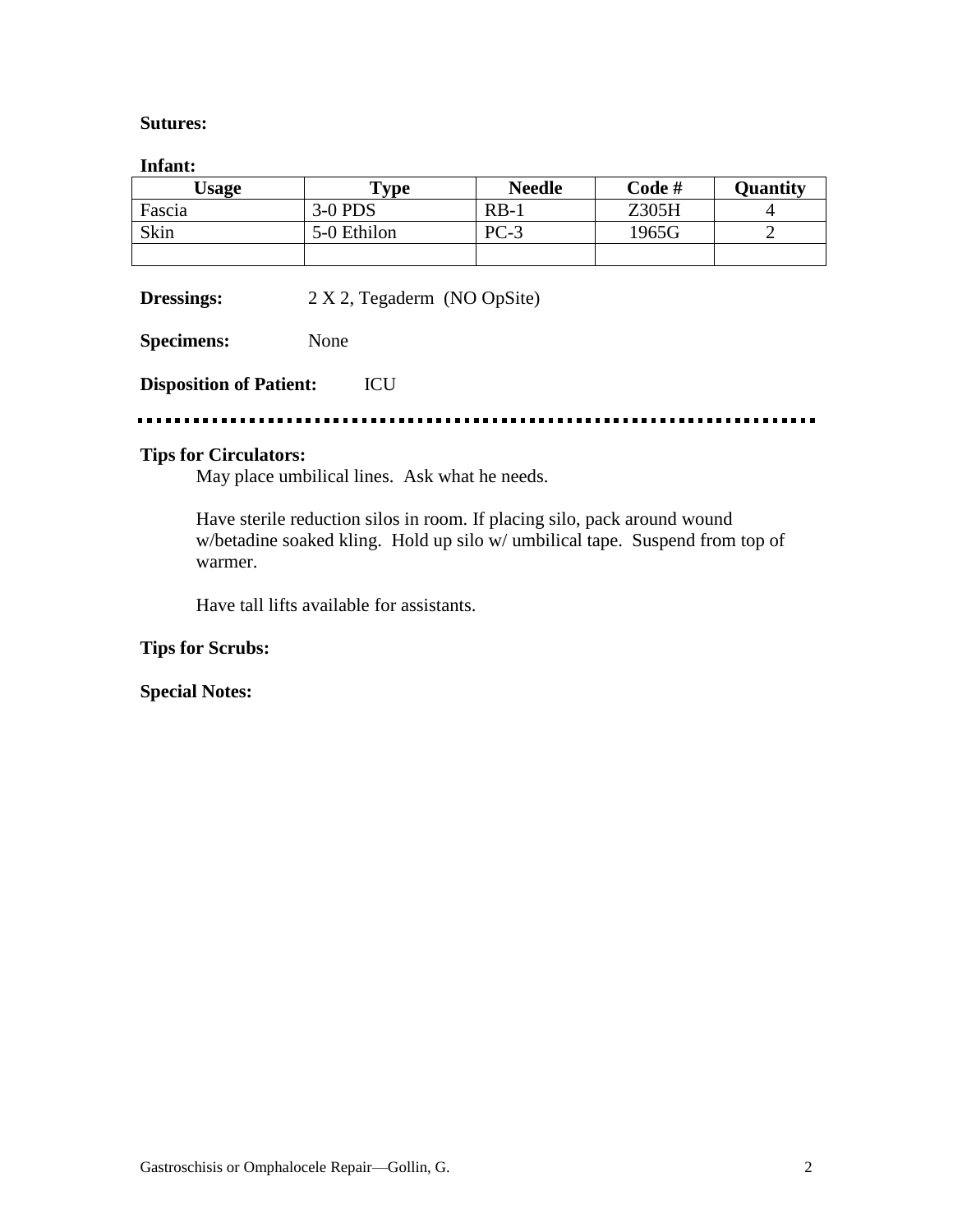## **Sterile Supplies:**

| 5348    | Bovie tip protector            |  |
|---------|--------------------------------|--|
| 1600367 | Bovie pencil                   |  |
| 1600375 | Needle tip                     |  |
| 1602159 | Bovie scratch pad              |  |
| 1600745 | Suction tubing                 |  |
| 1603117 | <b>Marking Pen</b>             |  |
| 1603137 | Pediatric Lap Sponges          |  |
|         | Culture tube                   |  |
| 1601234 | $\frac{1}{4}$ in penrose drain |  |
|         | Umbilical tape                 |  |
| 3005790 | Silo 7.5 cm                    |  |
| 3000131 | Silo 5.0 cm                    |  |
| 1601213 | Gloves, reg. $7\frac{1}{2}$    |  |
|         |                                |  |

# **Sterile Drapes and Linens:**

| 1602536 | Peds pack               |  |
|---------|-------------------------|--|
| 1005    | Sterile blue towels     |  |
|         | XX Lg. gown             |  |
| 1602221 | X Lg. gown              |  |
| 1601881 | Lg. gown                |  |
| 1603027 | <b>Back Table cover</b> |  |
| 1600143 | 1000 drapes             |  |
|         |                         |  |

# **Dressings**:

| $\gamma$ Kling |  |
|----------------|--|
|                |  |
| Sm. Tegaderm   |  |
|                |  |

### **Equipment:**

| . .<br>5506 | Bovie     |  |
|-------------|-----------|--|
| 1801005     | K-thermia |  |
| 3017828     | Heat lamp |  |
|             |           |  |